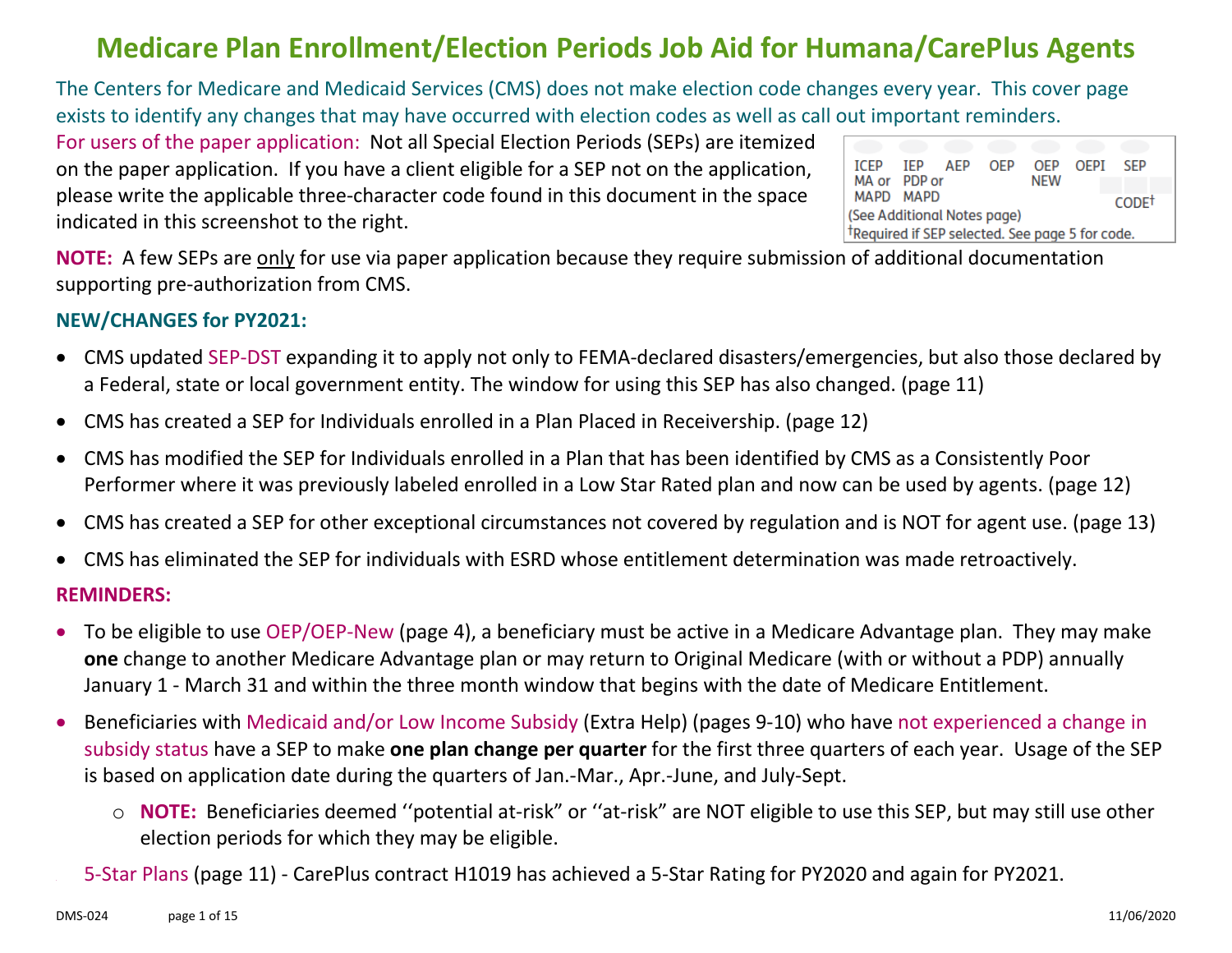<span id="page-1-0"></span>

| <b>ICEP - Initial Coverage Election Period</b><br>and ICEP for Delayed Part B<br><b>IEP - Initial Election Period</b>                                                  | E) SEP - Trial Period: dropped a<br>Medigap Policy when they enrolled<br>for the first time in a MA Plan | O) SEP - Gain, Lose or Have a Change<br>in their LIS Status                                                                  | Y) SEP - Individuals Enrolled in a Plan<br><b>Placed in Receivership</b>                                                              |
|------------------------------------------------------------------------------------------------------------------------------------------------------------------------|----------------------------------------------------------------------------------------------------------|------------------------------------------------------------------------------------------------------------------------------|---------------------------------------------------------------------------------------------------------------------------------------|
| <b>AEP - Annual Enrollment Period</b>                                                                                                                                  | F) SEP - PACE                                                                                            | P) SEP - CMS and State-Initiated<br><b>Enrollments (Passive Enrollments)</b>                                                 | Z) SEP - Individuals enrolled in a<br><b>Consistently Low Performing Plan</b>                                                         |
| (MA) OEP - Open Enrollment Period<br>(MA) OEP-New - Open Enrollment<br>Period                                                                                          | G) SEP - SPAP                                                                                            | Q) SEP - MA/MAPD to disenroll using<br>the OEP to enroll in a PDP<br>(coordinates with OEP/OEP-New)                          | <b>Below are Limited or Restricted Use</b><br><b>Special Election Periods</b>                                                         |
| <b>OEP-I - Open Enrollment Period</b><br>Institutional                                                                                                                 | H) SEP - To Disenroll from Part D to<br>enroll in or maintain other creditable<br>coverage               | R) SEP - Institutionalized Individuals<br>that wish to Enroll/Change PDP<br>(coordinates with OEP-I)                         | AA) SEP - Retroactive Entitlement<br>CMS pre-approval required<br>Only for use on PAPER application                                   |
| <b>Hierarchy of Enrollment Periods</b><br><b>IEP vs ICEP Chart</b><br>(MA) OEP Charts (following IEP/ICEP)                                                             | I) SEP - Contract Not Renewed                                                                            | S) SEP - To enroll in PDP if not entitled<br>to premium free Part A and who<br>enroll in Part B during General<br>Enrollment | <b>BB) SEP - Contract Violation</b><br>CMS pre-approval required<br>Only for use on PAPER application                                 |
| <b>SPECIAL ELECTION PERIODS (SEPS)</b><br>NOTE: Alpha designation before each SEP<br>here is for identification purposes only<br>and is NOT to be put on applications. | J) SEP - 2nd ICEP for beneficiaries who<br>have Medicare due to disability upon<br>turning age 65        | T) SEP - Non-U.S. Citizens who<br><b>Become Lawfully Present</b>                                                             | CC) SEP - Not adequately informed of<br>loss of creditable coverage<br>CMS pre-approval required<br>Only for use on PAPER application |
| A) SEP - New Move<br>(Change in Residence)                                                                                                                             | K) SEP - Loss of Special Needs Status                                                                    | U) SEP - Individuals involuntarily<br>disenrolled from a MAPD plan due to<br>loss of Part B                                  | DD) SEP - Federal Employee Error<br>CMS pre-approval required<br>Only for use on PAPER application                                    |
| <b>B) SEP - Employer/Union Group</b><br>Health Plan (EGHP)                                                                                                             | L) SEP - Chronic Condition SNP                                                                           | V) SEP - Five Star Rated Plans                                                                                               | EE) SEP - Disenroll in connection with<br><b>CMS</b> Sanction<br>CMS pre-approval required<br>Only for use on PAPER application       |
| C) SEP - Involuntary Loss of Creditable<br><b>Prescription Drug Coverage</b>                                                                                           | M) SEP - Dual-Eligible (Medicaid) and<br><b>Other LIS-Eligible</b>                                       | W) SEP - Government Entity-Declared<br>Disaster or Other Emergency                                                           | FF) SEP - Significant Change in<br><b>Provider Network</b><br>NOT for agent use - CMS must process                                    |
| D) SEP - Enrolled in a MA/MAPD<br>during IEP/ICEP at 65th birthday to<br>drop it within 1st 12 mos for PDP                                                             | N) SEP - Gain, Lose or Have a Change<br>in their Medicaid Status                                         | X) SEP - Individuals who Requested<br>Materials in Accessible Formats Equal<br><b>Time to Make Enrollment Decisions</b>      | <b>GG) SEP - Other Exceptional</b><br>Circumstances<br>NOT for agent use - CMS must process                                           |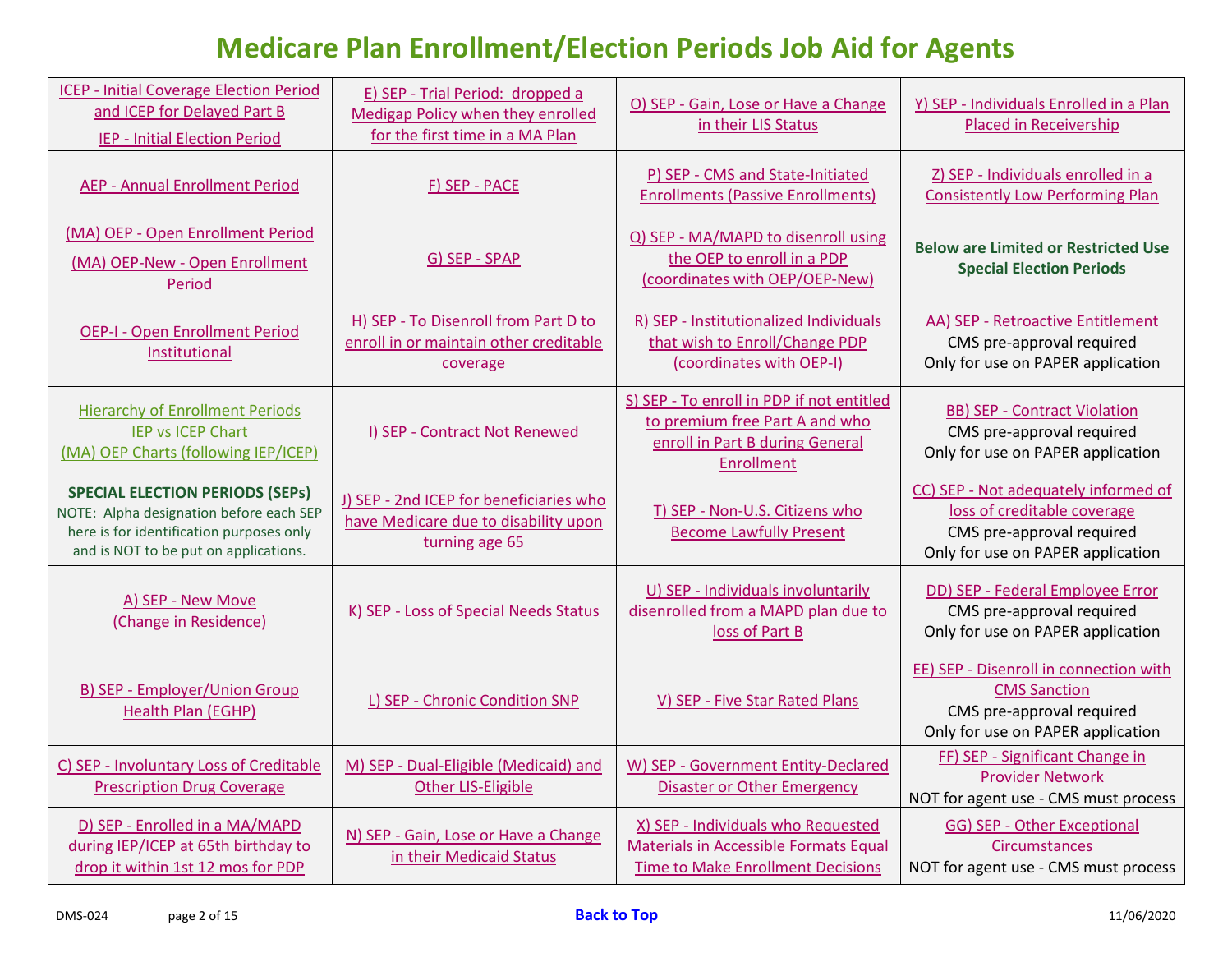<span id="page-2-1"></span><span id="page-2-0"></span>

| <b>ELECTION PERIOD</b>                                                                                                | DESCRIPTION OF THE ENROLLMENT/ELECTION PERIOD                                                                                                                                                                                                                                                                                                                                                                                                                                                                                                                                                                                                                                                                                                                                                                                                | <b>ELECTION TYPE CODE</b>                                                                                                                                    |
|-----------------------------------------------------------------------------------------------------------------------|----------------------------------------------------------------------------------------------------------------------------------------------------------------------------------------------------------------------------------------------------------------------------------------------------------------------------------------------------------------------------------------------------------------------------------------------------------------------------------------------------------------------------------------------------------------------------------------------------------------------------------------------------------------------------------------------------------------------------------------------------------------------------------------------------------------------------------------------|--------------------------------------------------------------------------------------------------------------------------------------------------------------|
| <b>ICEP - Medical Coverage</b><br>1) Initial Coverage Election<br>Period - gaining Medicare<br>A & B at the same time | 1) ICEP is for Medical-only coverage (MA-only), not MAPD or PDP. The total enrollment period is<br>seven (7) months beginning three (3) months before the individual's entitlement to Medicare Part A<br>or enrollment into Medicare Part B, includes the month Medicare begins, and continues for three<br>(3) additional months. If enrollment is during the three (3) months before the Medicare effective<br>date, the plan effective date will be the same effective date as Medicare; otherwise, the plan<br>effective date will be the first of the month following plan enrollment.                                                                                                                                                                                                                                                  | 1) ICEP<br>7-month period to enroll in<br>a MA<br>(NOT for MAPD or PDP -<br>use IEP for MAPD or PDP)                                                         |
| 2) Delayed Part B while<br>already has Part A                                                                         | 2) If a person has Medicare Part A and opted out of Medicare Part B when first eligible and then<br>later enrolled in Part B, the ICEP would occur during the three (3) months prior to the effective<br>date for Part B.<br>If the beneficiary is adding Part B during the General Enrollment Period Jan. 1 - Mar. 31 for a<br>July 1 effective date, the ICEP would be available April 1 - June 30 for a July 1 effective date.<br>If the beneficiary is adding Part B due to losing creditable coverage, the ICEP would be the three<br>$\bullet$<br>(3) months prior to the Part B effective date.                                                                                                                                                                                                                                       | 2) ICEP<br>3-month period to enroll in<br>a MA/MAPD<br>(NOT for PDP. PDP-only<br>plan NOT eligible under<br>delayed Part B)                                  |
| 3) Turning 65 if has<br>Medicare due to Disability;<br>a.k.a. 2 <sup>nd</sup> Initial Election                        | 3) Beneficiaries with Medicare due to disability (before age 65) will have a second election (7-month<br>period) when they turn 65 to change/enroll in a MA-only. A beneficiary is not required to have used<br>the first ICEP in order to use the second election at age 65. See IEP for PDP and MAPD.                                                                                                                                                                                                                                                                                                                                                                                                                                                                                                                                      | 3) For MA-only use item J<br>SEP to change/enroll in a<br>MA-only                                                                                            |
| <b>IEP - Prescription Coverage</b><br>1) Initial Election Period -<br>gaining Medicare<br>A & B at the same time      | 1) This enrollment period is for Part D coverage (MAPD or PDP), not MA-only. The total enrollment<br>period is seven (7) months beginning three (3) months before the effective date of Medicare Part A<br>and B, includes the month Medicare begins, and continues for three (3) additional months. If<br>enrollment is during the three (3) months before the Medicare effective date, the plan effective<br>date will be the first of the month that Medicare is effective; otherwise, the plan effective date will<br>be the first of the month following plan enrollment.<br>IEP is also used for an individual who has resided out of the country during the period of their<br>original Medicare eligibility and is now moving back to the U.S./U.S. Territory, is getting Medicare A<br>and B and wishes to enroll in a MAPD or PDP. | 1) IEP<br>7-month period to enroll in<br>a MAPD or PDP<br>(NOT for MA - use ICEP for<br>MA)<br>***Do NOT use IEP<br>for Delayed Part B -<br>refer to ICEP*** |
| 2) Turning 65 if has<br>Medicare due to Disability;<br>a.k.a. 2 <sup>nd</sup> Initial Election                        | 2) Beneficiaries with Medicare due to disability (before age 65) will have a second IEP (7-month<br>period) when they turn 65 to change/enroll in a MAPD or PDP. A beneficiary is not required to use<br>the first IEP in order to use the second IEP at age 65.                                                                                                                                                                                                                                                                                                                                                                                                                                                                                                                                                                             | 2) IEP for MAPD/PDP<br>(NOT for MA-only. Use<br>item J SEP for MA)                                                                                           |
|                                                                                                                       | NOTE: If person had Medicare before age 65, did not have creditable prescription coverage and<br>was subject to the Part D late enrollment penalty then uses the 2 <sup>nd</sup> IEP at their 65 <sup>th</sup> birthday to<br>enroll in Part D (PDP or MAPD), the penalty will no longer apply as long as they keep Part D or<br>creditable prescription coverage.                                                                                                                                                                                                                                                                                                                                                                                                                                                                           |                                                                                                                                                              |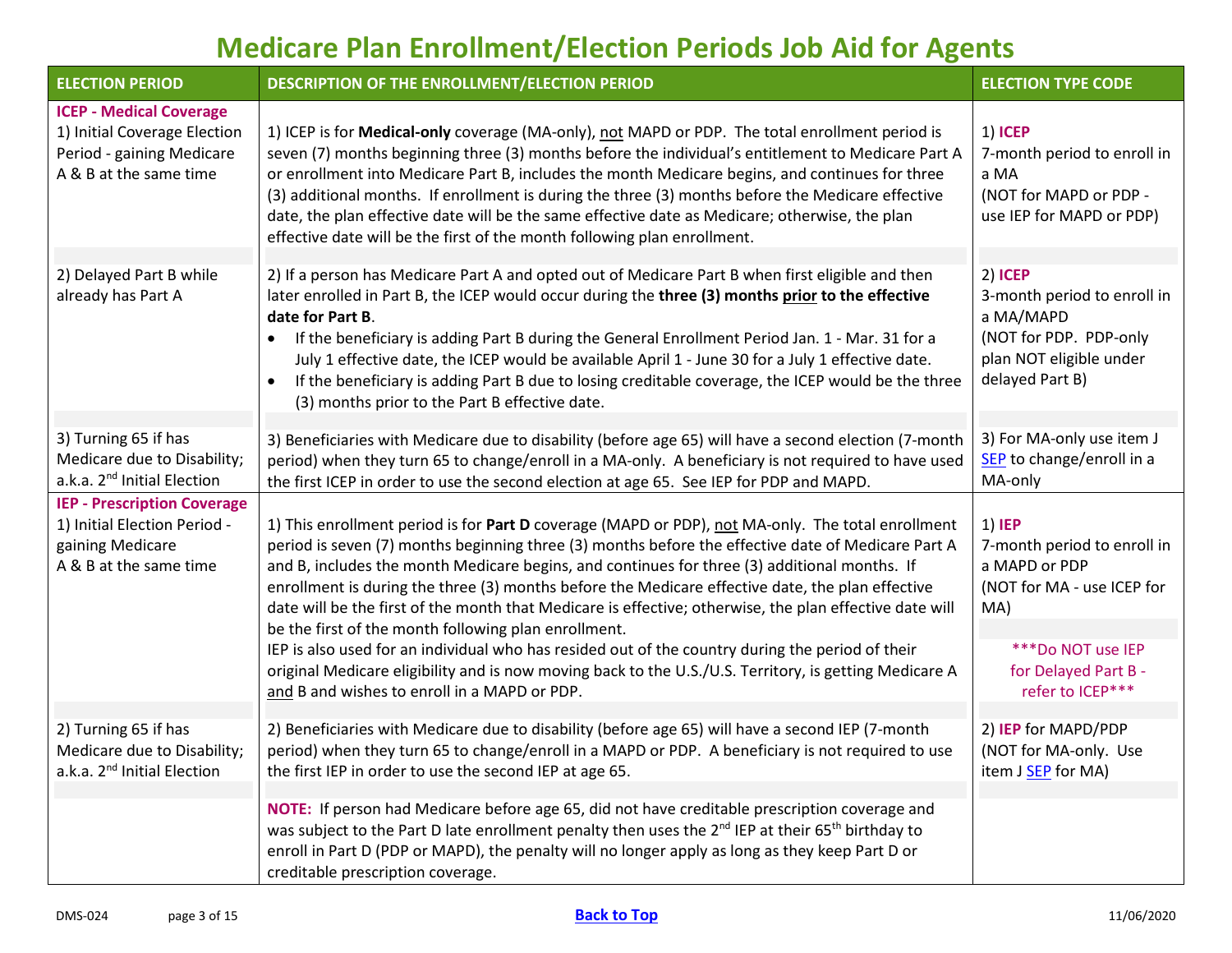<span id="page-3-2"></span><span id="page-3-1"></span><span id="page-3-0"></span>

| <b>ELECTION PERIOD</b>                                                                                                                                                  | DESCRIPTION OF THE ENROLLMENT/ELECTION PERIOD                                                                                                                                                                                                                                                                                                                                                                                                                                                                                                                                                                                                                                             | <b>ELECTION TYPE CODE</b>                                                                                                                                                          |
|-------------------------------------------------------------------------------------------------------------------------------------------------------------------------|-------------------------------------------------------------------------------------------------------------------------------------------------------------------------------------------------------------------------------------------------------------------------------------------------------------------------------------------------------------------------------------------------------------------------------------------------------------------------------------------------------------------------------------------------------------------------------------------------------------------------------------------------------------------------------------------|------------------------------------------------------------------------------------------------------------------------------------------------------------------------------------|
| <b>AEP - Annual Enrollment</b><br>Period<br>10/15 - 12/07 annually                                                                                                      | During AEP, beneficiaries may choose how they receive their Medicare benefits for the upcoming<br>year. The last election made, determined by the application date, will be the plan that takes effect<br>on January 1. The Annual Enrollment Period is open for all plan types: MA, MAPD and PDP, but<br>excludes Medicare Supplements.                                                                                                                                                                                                                                                                                                                                                  | <b>AEP</b><br>To enroll into a MA, MAPD<br>or PDP with a<br>Jan. 1 plan effective date                                                                                             |
| (MA) OEP - Open<br><b>Enrollment Period</b><br>01/01 - 03/31 annually                                                                                                   | Beneficiaries already enrolled in a Medicare Advantage plan (MA/MAPD) may make one plan<br>change during the first three (3) months of each year $(1/1-3/31)$ to enroll in another Medicare<br>Advantage plan OR to disenroll to obtain Original Medicare (and get a PDP). The effective date will<br>be the first day of the month following receipt of the enrollment or disenrollment request.<br>MA/MAPD member NOT required to have made an election during AEP.<br><b>IMPORTANT NOTE:</b> You may NOT engage in activities that intend to target the OEP as an<br>opportunity to make further sales.<br>NOT permitted to have Original Medicare to enroll in MA/MAPD or change PDP. | <b>OEP</b><br>To enroll in a different<br>MA/MAPD from a<br><b>MA/MAPD</b><br><b>NOTE:</b> To disenroll from a<br>MA/MAPD and enroll in a<br>PDP-only, use item Q SEP-<br>OEP.     |
| (MA) OEP-New - Open<br><b>Enrollment Period</b><br>The month of Medicare<br>entitlement and for 2<br>additional months<br>following IEP/ICEP<br>enrollment into MA/MAPD | OEP is available to new Medicare Advantage enrollees following IEP/ICEP with their Medicare<br>entitlement. The one-time election begins the month of entitlement (effective date) to Part A and<br>Part B and for two additional months. There are charts at the end of this document illustrating use<br>of OEP following IEP/ICEP (including Delayed A or B).<br>NOTE: Beneficiaries who wait to use their IEP/ICEP until the month of their Medicare effective date<br>or later during that initial seven-month window will reduce or even forfeit their OEP.<br>NOT permitted to have Original Medicare to enroll in MA/MAPD or change PDP.                                          | <b>OEP-New</b><br>To enroll in a different<br>MA/MAPD from a<br><b>MA/MAPD</b><br><b>NOTE:</b> To disenroll from a<br>MA/MAPD and enroll in a<br>PDP-only, use item Q SEP-<br>OEP. |
| <b>OEP-I - Open Enrollment</b><br><b>Institutional</b><br>When moving into, residing<br>in, or moving out of an<br>institution for MA/MAPD                              | This is an open and unlimited use enrollment period for Medicare beneficiaries residing in an<br>institution lasting for up to two (2) months after leaving the facility. An "institution" is defined as a<br>skilled nursing facility, nursing home, intermediate care facility for the mentally disabled, psychiatric<br>hospital, rehabilitation hospital or long term care hospital (it does NOT include assisted living<br>facilities or residential homes).                                                                                                                                                                                                                         | <b>OEP-I</b><br>To enroll in a MA or MAPD<br>(OEP-I is NOT for PDP. For<br>a PDP-only plan, use item R<br>SEP-LTC.)                                                                |

#### **Hierarchy of Enrollment Periods (NEW for 2019)**

<span id="page-3-4"></span><span id="page-3-3"></span>CMS regulations dictate election period hierarchy choice when two (or more) election periods overlap, **however** the regulations also specify that the election that is the most advantageous/beneficial for the beneficiary should be chosen.

| 1. IEP/ICEP | 2. (MA) OEP/OEP-New | 3. SEP | 4. AEP | <b>5. OEP-I</b> |
|-------------|---------------------|--------|--------|-----------------|
|-------------|---------------------|--------|--------|-----------------|

**NOTE: CMS will deny applications with the wrong enrollment/election. It is imperative to choose the correct enrollment/election period.**

**The Descriptions and Codes for the Special Elections Periods (SEPs) are Located on the Following Pages.**

**[Back to Top](#page-1-0)**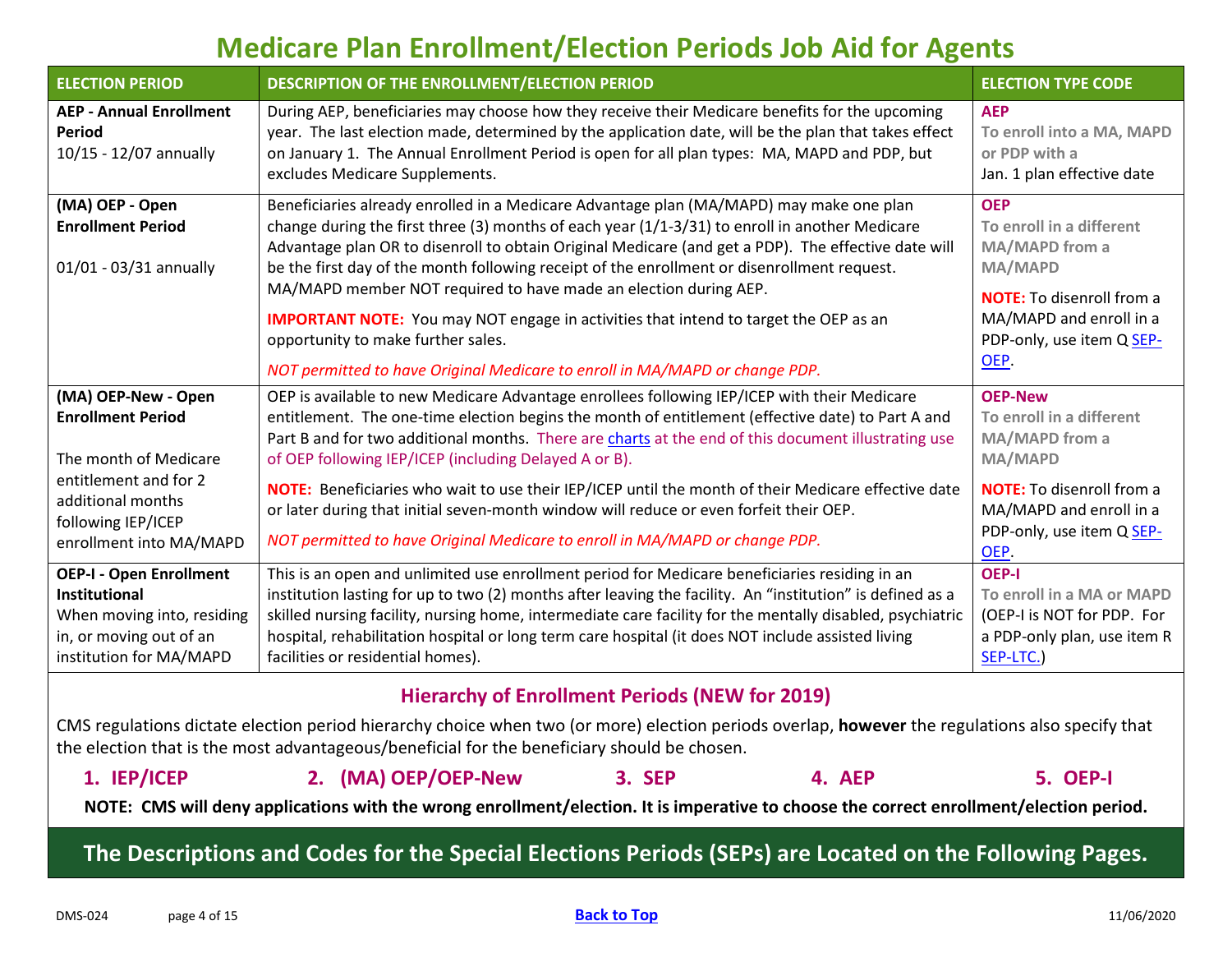<span id="page-4-0"></span>

| <b>ELECTION PERIOD</b>                                                                                                                                                                                                                                                                                                                           | DESCRIPTION OF THE ENROLLMENT/ELECTION PERIOD                                                                                                                                                                                                                                                                                                                                                                                                                                                                                                                                                                                                                                                                                                                                                                                                                                                                                                                                                                                                                                                                                                                                                                                                                                                                                                                              | <b>ELECTION TYPE CODE</b>                                    |
|--------------------------------------------------------------------------------------------------------------------------------------------------------------------------------------------------------------------------------------------------------------------------------------------------------------------------------------------------|----------------------------------------------------------------------------------------------------------------------------------------------------------------------------------------------------------------------------------------------------------------------------------------------------------------------------------------------------------------------------------------------------------------------------------------------------------------------------------------------------------------------------------------------------------------------------------------------------------------------------------------------------------------------------------------------------------------------------------------------------------------------------------------------------------------------------------------------------------------------------------------------------------------------------------------------------------------------------------------------------------------------------------------------------------------------------------------------------------------------------------------------------------------------------------------------------------------------------------------------------------------------------------------------------------------------------------------------------------------------------|--------------------------------------------------------------|
| A. New Move<br>1) Permanent Move out of<br>service area<br><b>NOTE:</b> When a member<br>notifies Customer Service<br>of an address change,<br>generally speaking, the<br>member's plan will<br>terminate at the end of the<br>current month. Check with<br><b>Customer Service as</b><br>necessary to verify<br>member's disenrollment<br>date. | 1) SEP available for permanent change of residence. Can complete application the month prior to<br>the permanent move and up to 2 months after the move. The applicant may choose an effective<br>date of up to 3 months after the month in which the enrollment form is received but the effective<br>date may NOT be earlier than the date of permanent move. May enroll in any plan for which the<br>beneficiary is eligible in the new service area, regardless of coverage in former service area.<br>Individuals who move and have new Medicare health or Part D plans available to them as a result of<br>the move, but continue to reside in the current plan service area, may use this SEP to enroll in a<br>different plan. Zip code or county must change.<br>SCENARIO #1: When an individual notifies the plan of a future move date, the SEP begins the<br>month before the individual's permanent move and continues for two (2) additional months.<br>SCENARIO #2: When an individual notifies the plan of a past move date, the SEP begins the month<br>the individual notifies the plan and continues for two (2) additional months. The member will be<br>disenrolled from their plan at the end of the current month and will revert back to Original<br>Medicare if they do not enroll in a new plan to be effective the first of the upcoming month. | 1) SEP: MOV<br>For enrollment into MA,<br><b>MAPD or PDP</b> |
| 2) Plan learns that<br>individual has been out of<br>the service area more than<br>6 months and member has<br>been disenrolled                                                                                                                                                                                                                   | 2) SEP begins on the start of the $6th$ month that the beneficiary has been out of the service area and<br>continues through the end of the eighth month. Plan learns beneficiary has moved and the<br>member has been disenrolled. SEP begins the month notification is received and continues for two<br>additional months. Notification may be in the form of a letter or upon realization that<br>disenrollment has occurred.                                                                                                                                                                                                                                                                                                                                                                                                                                                                                                                                                                                                                                                                                                                                                                                                                                                                                                                                          | 2) SEP: MOV<br>For enrollment into MA,<br><b>MAPD or PDP</b> |
| 3) Member notifies plan<br>that they moved or have<br>been out of service area for<br>6+ months and have yet to<br>be disenrolled                                                                                                                                                                                                                | 3) SEP begins when the member notifies the plan and continues for two additional months after the<br>month of notification to the plan.                                                                                                                                                                                                                                                                                                                                                                                                                                                                                                                                                                                                                                                                                                                                                                                                                                                                                                                                                                                                                                                                                                                                                                                                                                    | 3) SEP: MOV<br>For enrollment into MA,<br><b>MAPD or PDP</b> |
| 4) Individuals who were not<br>eligible for a MA or PDP<br>because they had been out<br>of the U.S. and have now<br>moved back                                                                                                                                                                                                                   | 4) The SEP begins on the actual date of the move or with the date the individual provides<br>notification of such move and continues for two additional calendar months.                                                                                                                                                                                                                                                                                                                                                                                                                                                                                                                                                                                                                                                                                                                                                                                                                                                                                                                                                                                                                                                                                                                                                                                                   | 4) SEP: RUS<br>For enrollment into MA,<br><b>MAPD or PDP</b> |
| 5) Individuals who were<br>incarcerated and now have<br>released                                                                                                                                                                                                                                                                                 | 5) The SEP begins on the actual date of the release from incarceration or with the date the<br>individual provides notification of such move and continues for two additional calendar months.                                                                                                                                                                                                                                                                                                                                                                                                                                                                                                                                                                                                                                                                                                                                                                                                                                                                                                                                                                                                                                                                                                                                                                             | 5) SEP: INC<br>For enrollment into MA,<br><b>MAPD or PDP</b> |

**[Back to Top](#page-1-0)**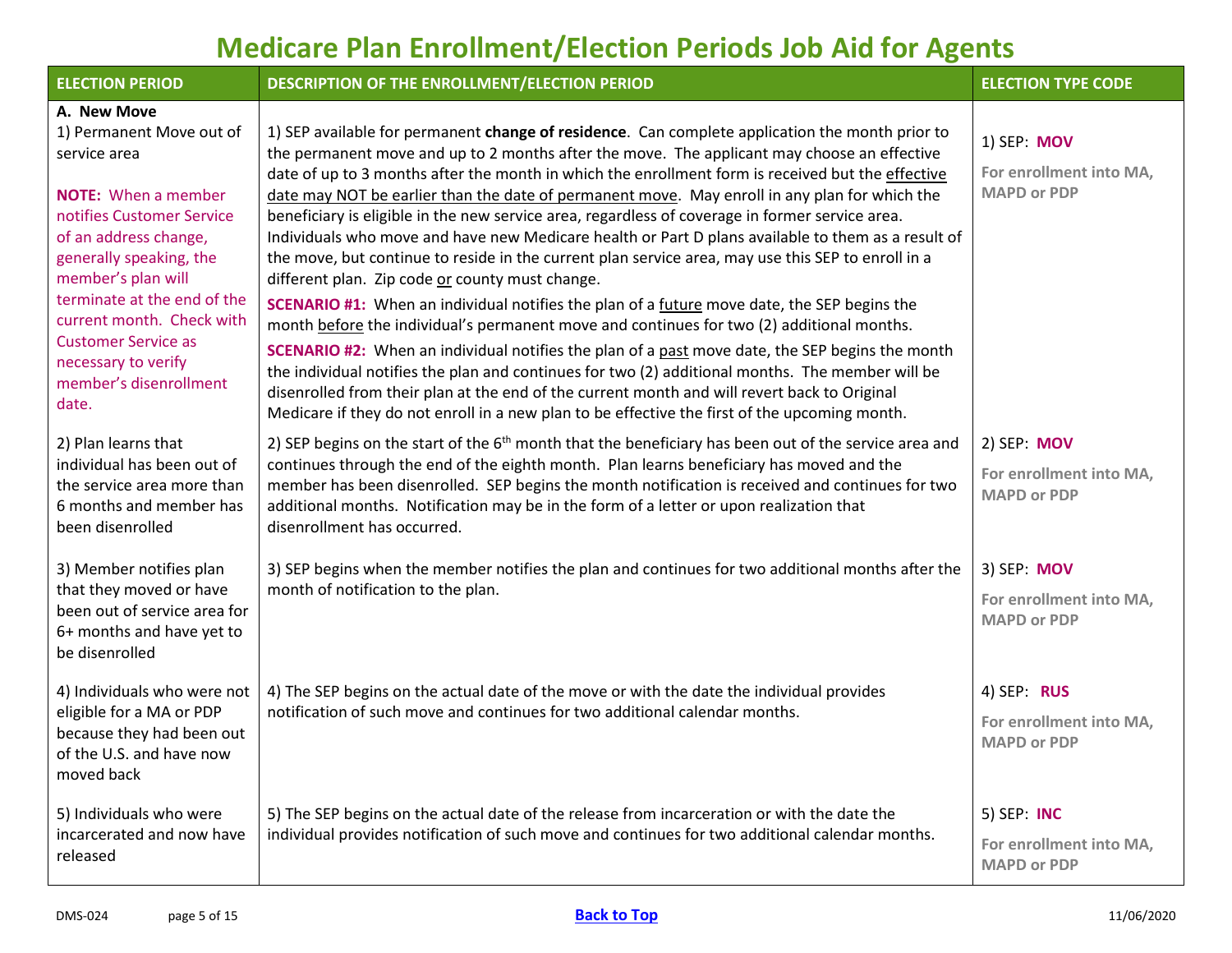<span id="page-5-4"></span><span id="page-5-3"></span><span id="page-5-2"></span><span id="page-5-1"></span><span id="page-5-0"></span>

| <b>ELECTION PERIOD</b>                                                                                                                                                                                                         | DESCRIPTION OF THE ENROLLMENT/ELECTION PERIOD                                                                                                                                                                                                                                                                                                                                                                                                                                                                                                                                                                                                                                                                                                                                                                                                                                                                       | <b>ELECTION TYPE CODE</b>                                 |
|--------------------------------------------------------------------------------------------------------------------------------------------------------------------------------------------------------------------------------|---------------------------------------------------------------------------------------------------------------------------------------------------------------------------------------------------------------------------------------------------------------------------------------------------------------------------------------------------------------------------------------------------------------------------------------------------------------------------------------------------------------------------------------------------------------------------------------------------------------------------------------------------------------------------------------------------------------------------------------------------------------------------------------------------------------------------------------------------------------------------------------------------------------------|-----------------------------------------------------------|
| <b>B. Employer/Union Group</b><br><b>Health Plan (EGHP)</b><br>This SEP is available while<br>covered by an EGHP and<br>ends two (2) months after<br>the EGHP ends or when the<br>election is used - whichever<br>comes first. | This SEP is for individuals who are losing group health coverage (including COBRA). Losses include<br>the individual opting out of the Company/Group coverage during the employer's annual benefit<br>selection season, changes due to life events and discontinuation of employment or the<br>Company/Group ceases to offer group health coverage. The individual may choose a plan effective<br>date up to 3 months after the month in which the individual completed the enrollment request.<br>NOTE: Individuals with a Humana Group plan should always speak to a Group-certified Agent prior<br>to changing coverage. Individuals enrolled in Group Retirement benefits should check with their<br>plan representatives before changing/opting out as there could be impacts to other aspects of their<br>retirement benefits. Some retirees must enroll via a designated brokerage firm to receive benefits. | SEP: LEC<br>For enrollment into MA,<br><b>MAPD or PDP</b> |
| C. Involuntary Loss of<br><b>Creditable Prescription</b><br><b>Drug Coverage</b>                                                                                                                                               | Involuntary loss of creditable coverage, including a reduction in the level of coverage so that it is no<br>longer creditable, NOT including any loss or reduction due to a failure to pay premiums. The SEP<br>permits enrollment in a MAPD/PDP and begins with the month in which the individual is advised of<br>the loss of creditable coverage and continues for two additional calendar months after either the<br>loss (or reduction) occurs or the individual received notice, whichever is later. The effective date of<br>this SEP may be the first of the month after the enrollment or, at the beneficiary's request, may be<br>effective no more than three (3) months in the future.                                                                                                                                                                                                                  | SEP: LCC<br>For enrollment into MA,<br><b>MAPD or PDP</b> |
| D. Enrolled in a MA/MAPD<br>during the IEP/ICEP at 65th<br>birthday and dropping it<br>within $1st 12$ months to<br>choose PDP                                                                                                 | Individuals who elected a MA/MAPD plan during their IEP/ICEP surrounding their 65 <sup>th</sup> birthday have<br>this SEP allowing them to disenroll from the MA/MAPD and return to Original Medicare (with or<br>without a PDP) anytime during the 12 month period that begins on the effective date of coverage in<br>the MA/MAPD plan.<br>NOTE: Individuals entitled to Medicare prior to age 65 are NOT eligible for this SEP.                                                                                                                                                                                                                                                                                                                                                                                                                                                                                  | <b>SEP: 12J</b><br>To enroll in PDP only                  |
| E. Trial Period: Individuals<br>who dropped a Medicare<br>Supplement plan after<br>enrolling in a MA/MAPD<br>for the First Time                                                                                                | This SEP is for individuals who dropped a Medicare Supplement (Medigap) plan after enrolling in an<br>MA/MAPD for the first time, and who are still within 12 calendar months of that first MA/MAPD<br>enrollment, i.e., Trial Period. During this Trial Period SEP, the individual can elect to disenroll from<br>the MA/MAPD, return to Original Medicare (with or without a PDP). They will also have guaranteed<br>issue to return to the Medicare Supplement they had before (same Supplement and same<br>company). The effective date would be the first day of the following month of the plan's receipt of<br>the PDP enrollment request.<br><b>NOTE:</b> The Trial Right is three (3) years for residents of the state of Maine.                                                                                                                                                                           | <b>SEP: 12G</b><br>To enroll in PDP only                  |
| F. Program of All-inclusive<br>Care for the Elderly (PACE)                                                                                                                                                                     | Individuals may disenroll from MA/MAPD/PDP at any time to enroll in Program of All-inclusive Care<br>for the Elderly (PACE). Additionally, individuals who disenroll from PACE have a SEP for up to two<br>calendar months after the effective date of the PACE disenrollment to enroll in a MA, MAPD or PDP.                                                                                                                                                                                                                                                                                                                                                                                                                                                                                                                                                                                                       | SEP: PAC<br>For enrollment into MA,<br><b>MAPD or PDP</b> |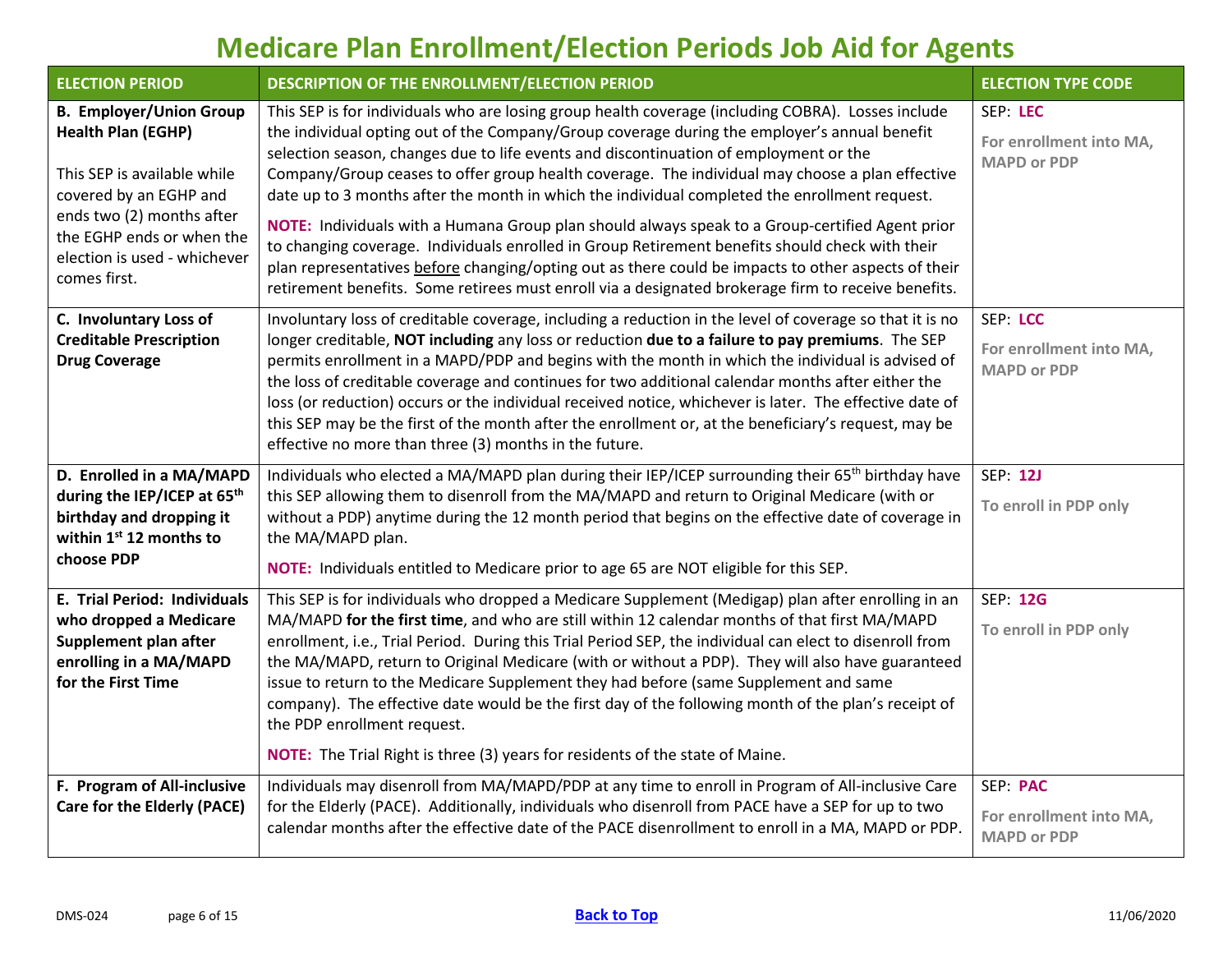<span id="page-6-2"></span><span id="page-6-1"></span><span id="page-6-0"></span>

| <b>ELECTION PERIOD</b>                                                                         | DESCRIPTION OF THE ENROLLMENT/ELECTION PERIOD                                                                                                                                                                                                                                                                                                                                                                                                                                                                                                                                                                                                                                                      | <b>ELECTION TYPE CODE</b>                                                                                                                       |
|------------------------------------------------------------------------------------------------|----------------------------------------------------------------------------------------------------------------------------------------------------------------------------------------------------------------------------------------------------------------------------------------------------------------------------------------------------------------------------------------------------------------------------------------------------------------------------------------------------------------------------------------------------------------------------------------------------------------------------------------------------------------------------------------------------|-------------------------------------------------------------------------------------------------------------------------------------------------|
| <b>G. Qualified State</b><br><b>Pharmaceutical Assistance</b><br><b>Program (SPAP) Members</b> | Individuals who belong to a qualified SPAP are eligible for an SEP to make one enrollment request at<br>any time through the end of each calendar year (i.e. once per year). SPAP members may use this<br>SEP to enroll in a Part D plan outside of existing enrollment opportunities, allowing them, for<br>example, to join a Part D plan upon becoming a member of an SPAP or to switch to another Part D<br>plan. A beneficiary may use this SEP to switch from an MAPD plan to another PDP or MAPD plan,<br>from Original Medicare without a PDP to Original Medicare with a PDP or to an MAPD plan, from a<br>PDP to another PDP or MAPD plan or from an MA-only plan to a PDP or MAPD plan. | SEP: PAP<br>For enrollment into MA,<br><b>MAPD or PDP</b>                                                                                       |
|                                                                                                | In addition, individuals no longer eligible for SPAP benefits will have an SEP beginning either the<br>month they lose eligibility or are notified of the loss, whichever is earlier, and ends two months<br>after either the month of the loss of eligibility or notification of the loss, whichever is later.                                                                                                                                                                                                                                                                                                                                                                                    |                                                                                                                                                 |
| H. Individuals who<br>disenroll from Part D to<br>enroll in or maintain other                  | Individuals enrolled in a PDP or MAPD who have or are enrolling in other creditable coverage such<br>as Tricare or VA coverage may use this SEP to disenroll from the PDP or MAPD by enrolling in an<br>MA-only plan.                                                                                                                                                                                                                                                                                                                                                                                                                                                                              | SEP: OCC<br>To enroll in MA-only                                                                                                                |
| creditable coverage                                                                            | NOTE: If a PDP member is choosing a MA PFFS, they must submit a written request to disenroll<br>from the PDP.                                                                                                                                                                                                                                                                                                                                                                                                                                                                                                                                                                                      |                                                                                                                                                 |
|                                                                                                | Individuals who have submitted a written request to disenroll from a Part D plan (PDP or MAPD) to<br>enroll in or maintain other creditable drug coverage (such as Tricare or VA coverage) will have two<br>months following disenrollment of MAPD/PDP to select a MA-only plan.                                                                                                                                                                                                                                                                                                                                                                                                                   |                                                                                                                                                 |
| I. Contract Not Renewed                                                                        |                                                                                                                                                                                                                                                                                                                                                                                                                                                                                                                                                                                                                                                                                                    |                                                                                                                                                 |
| 1) Contract non-renewal of<br>plan effective Jan. 1                                            | 1) For members of MA/MAPD/PDP/Cost Plan that will be affected by contract non-renewal (PLEX -<br>Plan Exit) or service area reduction (plan no longer available in zip or county) for the upcoming plan<br>year. The SEP begins December 8 and ends on the last day of February. The effective date would<br>be the first day of the upcoming month following enrollment.                                                                                                                                                                                                                                                                                                                          | 1) SEP: NON<br>For enrollment into MA,<br><b>MAPD or PDP</b>                                                                                    |
|                                                                                                | NOTE: Approved plan consolidations (also known as plan cross-walk or migration) are NOT plan<br>exits, terminations or non-renewals. Thus, individuals affected by plan consolidations are NOT<br>eligible for the SEP for non-renewal.                                                                                                                                                                                                                                                                                                                                                                                                                                                            | For use 12/8 - end of Feb.                                                                                                                      |
| 2) Mutual termination of<br>contract with CMS or CMS<br>terminates the plan's<br>contract(s)   | 2) This SEP exists for members who will be affected by a termination of contract that occurs mid-<br>year. SEP begins the month of the termination effective date and ends two months after the<br>effective date of the termination.<br>REMINDER: A special communication will be distributed by Sales Compliance and/or your<br>Leadership with the SEP instructions in the event a plan's contract(s) ceases mid-year.                                                                                                                                                                                                                                                                          | $2)$ SEP: OTH<br>Follow instructions in the<br>communication with what<br>to 'Specify'/'Note'.<br>For enrollment into MA,<br><b>MAPD or PDP</b> |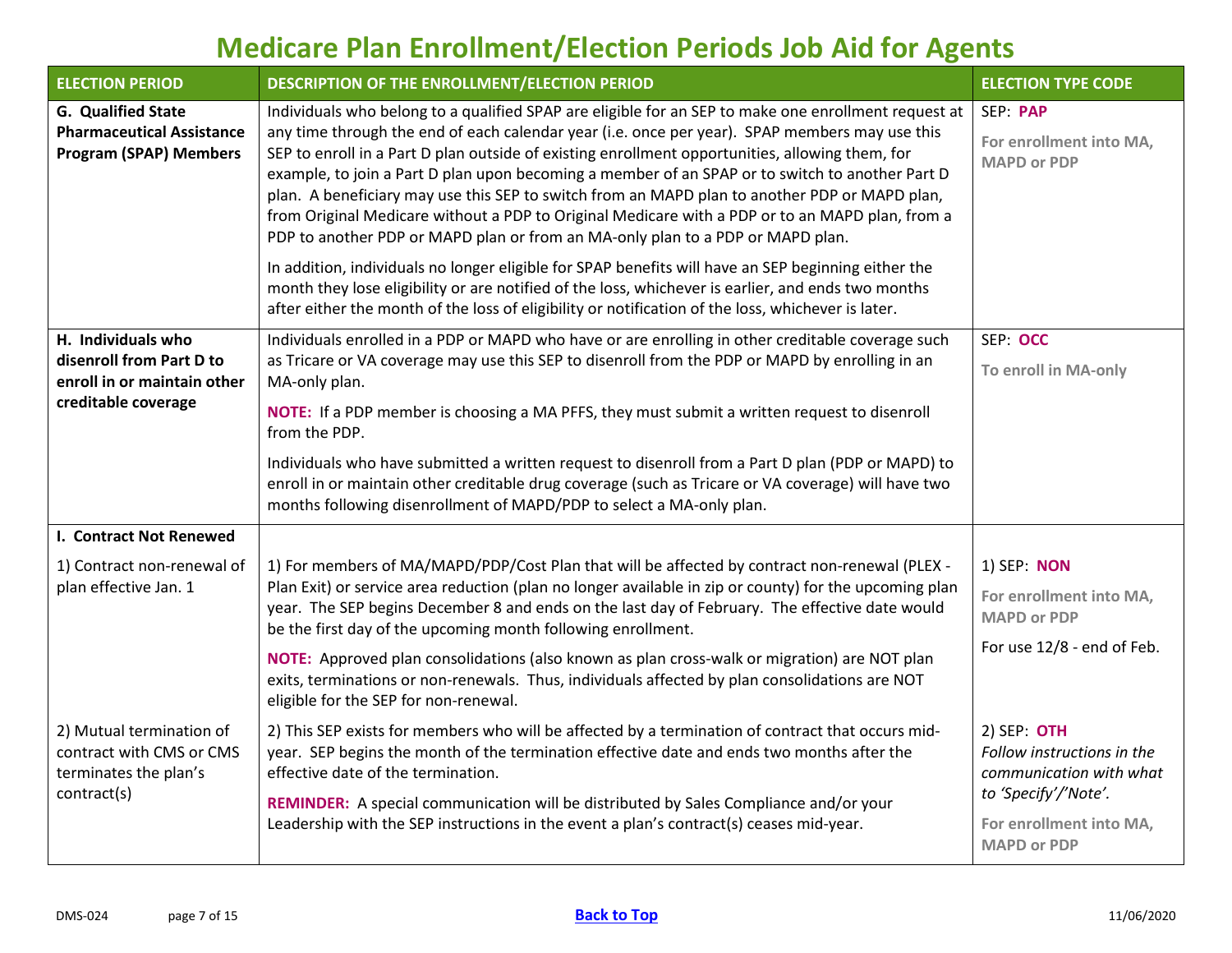<span id="page-7-2"></span><span id="page-7-1"></span><span id="page-7-0"></span>

| <b>ELECTION PERIOD</b>                                                                                     | DESCRIPTION OF THE ENROLLMENT/ELECTION PERIOD                                                                                                                                                                                                                                                                                                                                                                                                                                                                                           | <b>ELECTION TYPE CODE</b>                                         |
|------------------------------------------------------------------------------------------------------------|-----------------------------------------------------------------------------------------------------------------------------------------------------------------------------------------------------------------------------------------------------------------------------------------------------------------------------------------------------------------------------------------------------------------------------------------------------------------------------------------------------------------------------------------|-------------------------------------------------------------------|
| J. 2 <sup>nd</sup> ICEP for beneficiaries<br>who have Medicare due to<br>disability upon turning age<br>65 | An individual eligible for an additional Part D IEP, such as an individual currently entitled to<br>Medicare due to a disability and who is attaining age 65, has a MA SEP that coordinates with the<br>second Part D IEP. The SEP may be used to enroll in a MA-only plan (regardless of whether the<br>individual uses the Part D IEP to enroll in a PDP). The SEP begins three months before month of 65 <sup>th</sup>                                                                                                               | SEP: OTH and enter: 2nd<br>ICEP at age 65<br>To enroll in MA-only |
|                                                                                                            | birthday, continues through birth month and for three additional months (7 month enrollment<br>period). This SEP is for use one time only per beneficiary.                                                                                                                                                                                                                                                                                                                                                                              | <b>NOTE:</b> This will be added<br>to the electronic MA           |
|                                                                                                            | NOTE: Beneficiaries on Medicare due to disability who wish to add/change MAPD/PDP upon<br>turning 65 should use IEP.                                                                                                                                                                                                                                                                                                                                                                                                                    | applications in 2021 as<br>SEP-MRD.                               |
| K. Loss of Special Needs                                                                                   | CMS provides a SEP for individuals enrolled in a SNP who are no longer eligible for the SNP because                                                                                                                                                                                                                                                                                                                                                                                                                                     | SEP: SNP                                                          |
| <b>Status</b>                                                                                              | they no longer meet the specific special needs status. This SEP begins when the period of deemed<br>continued eligibility starts and ends the earlier of when the beneficiary makes an enrollment<br>request or within three calendar months after the expiration of the period of eligibility.                                                                                                                                                                                                                                         | For enrollment into MA,<br><b>MAPD or PDP</b>                     |
| L. Chronic Condition                                                                                       |                                                                                                                                                                                                                                                                                                                                                                                                                                                                                                                                         |                                                                   |
| 1) Enrollment into a<br><b>Chronic Care SNP</b>                                                            | 1) This SEP is for those individuals with severe or disabling chronic conditions to enroll in a CC-SNP                                                                                                                                                                                                                                                                                                                                                                                                                                  | 1) SEP: CHR                                                       |
|                                                                                                            | designed to serve individuals with those conditions. This SEP will apply as long as the individual has<br>the qualifying condition and will end once they enroll in a CC-SNP. Once the SEP ends, they may<br>make enrollment changes only during AEP or other eligible election periods.                                                                                                                                                                                                                                                | For enrollment into<br><b>CC-SNP</b>                              |
| 2) Individuals found                                                                                       | 2) After enrollment, Individuals who are found to not have the qualifying condition necessary to                                                                                                                                                                                                                                                                                                                                                                                                                                        | $2)$ SEP: CHR                                                     |
| ineligible for a CC-SNP                                                                                    | enroll in the CC-SNP will have this SEP to enroll in a different plan. This normally occurs when the<br>required post enrollment verification with the provider did not confirm the information provided<br>during the pre-enrollment assessment. This SEP begins when the plan notifies the individual of the<br>lack of eligibility and continues for two additional calendar months. The SEP ends when the<br>individual makes an enrollment election or on the last day of the 2 <sup>nd</sup> month following the<br>notification. | For enrollment into MA,<br><b>MAPD or PDP</b>                     |
| 3) For individuals enrolled                                                                                | 3) Individual is enrolled in a CC-SNP who has a chronic condition which is not the focus of their                                                                                                                                                                                                                                                                                                                                                                                                                                       | 3) SEP: CHR                                                       |
| in CC-SNP to change to a<br>different CC-SNP focusing<br>on a different condition                          | current CC-SNP is eligible for this SEP. Such individuals have an opportunity to change to a different<br>CC-SNP that focuses on a different chronic condition. Eligibility for this SEP ends at the time the<br>individual enrolls in the new CC-SNP.                                                                                                                                                                                                                                                                                  | For enrollment into<br><b>CC-SNP</b>                              |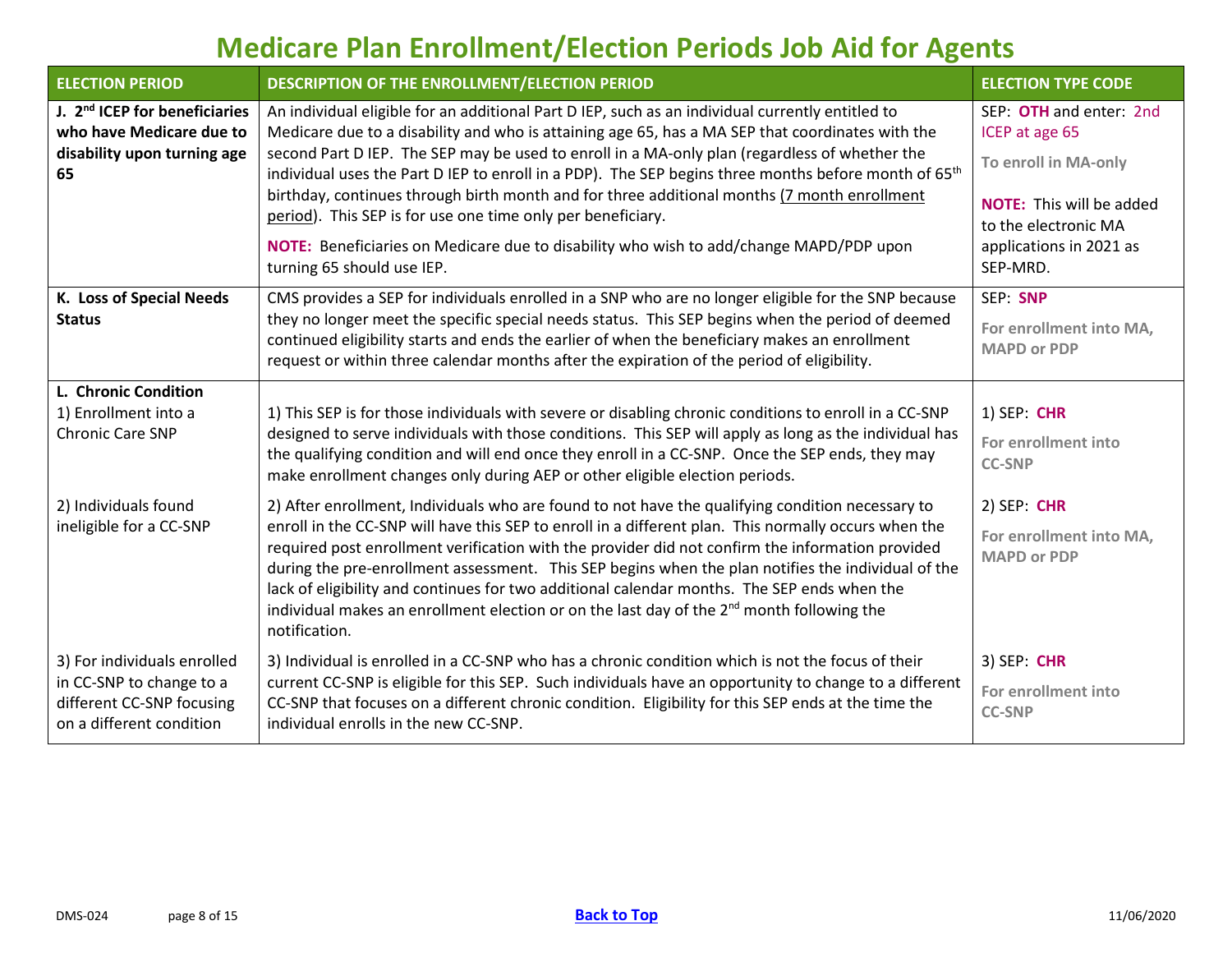<span id="page-8-2"></span><span id="page-8-1"></span><span id="page-8-0"></span>

| <b>ELECTION PERIOD</b>                                                                                                                                                                                                                                                                                 | DESCRIPTION OF THE ENROLLMENT/ELECTION PERIOD                                                                                                                                                                                                                                                                                                                                                                                                                                                                                                                                                                                                                                                                                                                                                                                                                                                                                                                            | <b>ELECTION TYPE CODE</b>                                                                                                                                                               |
|--------------------------------------------------------------------------------------------------------------------------------------------------------------------------------------------------------------------------------------------------------------------------------------------------------|--------------------------------------------------------------------------------------------------------------------------------------------------------------------------------------------------------------------------------------------------------------------------------------------------------------------------------------------------------------------------------------------------------------------------------------------------------------------------------------------------------------------------------------------------------------------------------------------------------------------------------------------------------------------------------------------------------------------------------------------------------------------------------------------------------------------------------------------------------------------------------------------------------------------------------------------------------------------------|-----------------------------------------------------------------------------------------------------------------------------------------------------------------------------------------|
| M. Dual-Eligible<br><b>Individuals (Medicare and</b><br><b>Medicaid) and Other LIS-</b><br>Eligible<br><b>NOTE: Beneficiaries</b><br>deemed "potential at-risk"<br>or "at-risk" are NOT eligible<br>to use this SEP, but may<br>still use other election<br>periods for which they may<br>be eligible. | Individuals who have Medicare A and B and receive any type of Federal or State assistance from<br>Medicaid or Low Income Subsidy (LIS) a.k.a. Extra Help (due to financial reasons), including Full<br>Benefit Dual Eligible (FBDE), QMB, QMB+, SLMB, SLMB+, QI, the Medicare Savings Program, or are<br>only eligible for LIS have a onetime-per-calendar-quarter SEP between January through September.<br>This SEP allows an individual to enroll in or disenroll from a MA, MAPD or PDP once during Jan-Mar,<br>once during Apr-Jun and once during Jul-Sept. This coverage is effective the first of the upcoming<br>month.<br>This SEP may NOT be used during the fourth quarter of the year (Oct-Dec).<br>NOTE: If a beneficiary is eligible for more than one election period, the one most advantageous for<br>the beneficiary should be chosen.<br>NOTE: The application date determines which quarter this SEP was used - NOT the coverage<br>effective date. | SEP: MDE<br>For enrollment into MA,<br><b>MAPD or PDP</b><br>For use ONCE in each of the<br>following calendar<br>quarters:<br>Jan-Mar<br>$\bullet$<br>Apr-Jun<br>Jul-Sept<br>$\bullet$ |
| N. Who Gain, Lose or Have<br>a Change in their Medicaid<br><b>Status</b>                                                                                                                                                                                                                               | Individuals who Gain, Lose or Have a Change in their Medicaid (Dual Eligible) Status have a SEP<br>which includes those who:<br>Become eligible for any type of assistance from the Title XIX program (including "partial<br>duals" who receive cost sharing assistance under Medicaid); or<br>Lose eligibility for any type of assistance; or<br>Have a change in the level of assistance they receive (e.g., stop receiving Medicaid benefits,<br>but still qualify for LIS, those who have a change in cost sharing).<br>The SEP allows the individual one opportunity to make an election within three months of any of<br>the changes noted above, or notification of such a change, whichever is later. The effective date for<br>enrollments under this SEP is the first day of the month following receipt of the enrollment request.<br>NOTE: Use of this SEP does NOT count towards the once per calendar quarter limitation.                                  | SEP: MCD<br>For enrollment into MA,<br><b>MAPD or PDP</b>                                                                                                                               |
| O. Who Gain, Lose or Have<br>a Change in their LIS Status                                                                                                                                                                                                                                              | Individuals who Gain, Lose or Have a Change in their LIS-Eligible Status have a SEP which includes<br>those who:<br>Become eligible for LIS (but who do not receive Medicaid benefits); or<br>Lose eligibility for any type of assistance; or<br>Have a change in the level of assistance they receive.<br>The SEP allows the individual one opportunity to make an election within three months of any of<br>the changes noted above, or notification of such a change, whichever is later. The effective date for<br>enrollments under this SEP is the first day of the month following receipt of the enrollment request.<br>NOTE: Use of this SEP does NOT count towards the once per calendar quarter limitation.                                                                                                                                                                                                                                                   | SEP: NLS<br>For enrollment into MA,<br><b>MAPD or PDP</b>                                                                                                                               |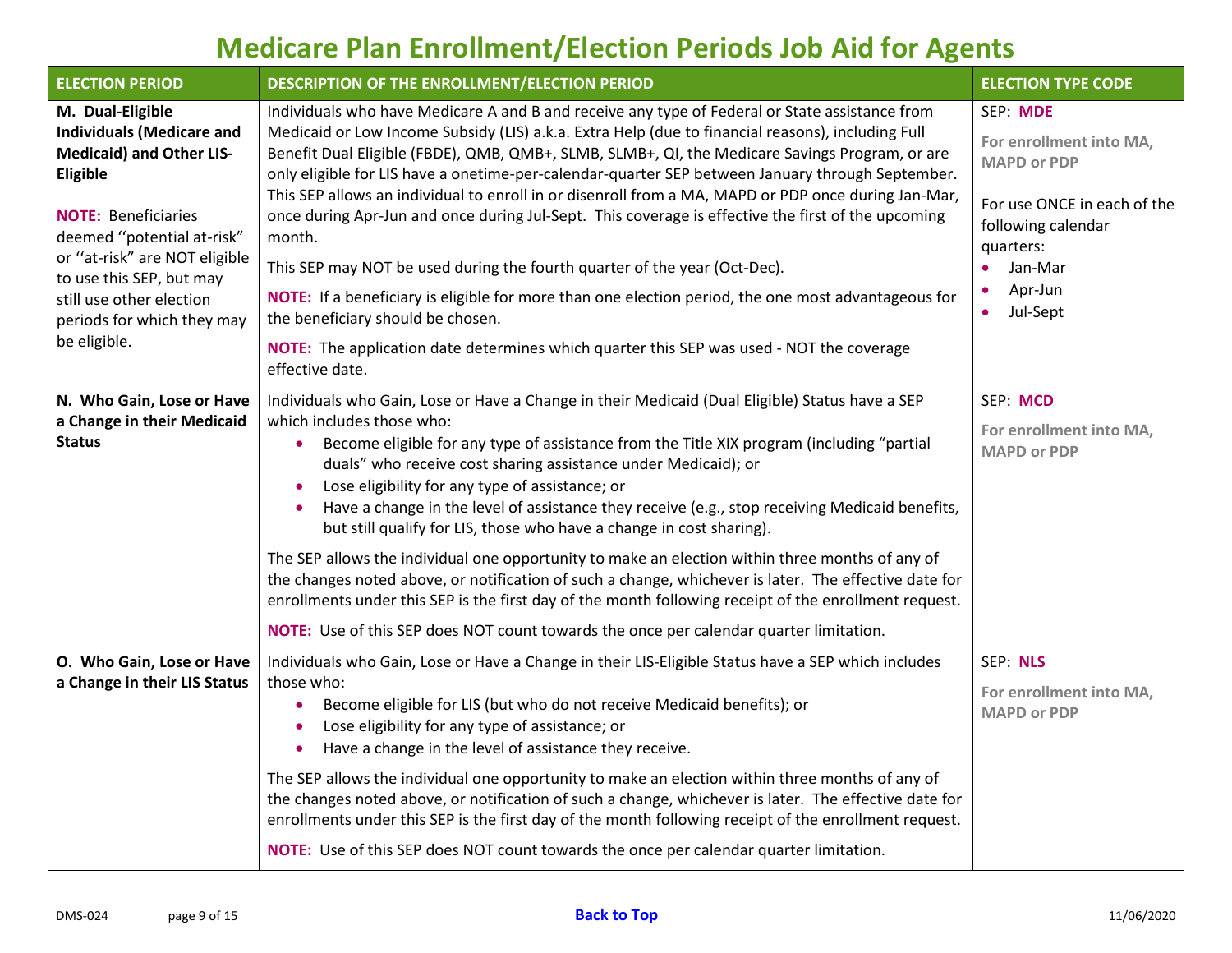<span id="page-9-3"></span><span id="page-9-2"></span><span id="page-9-1"></span><span id="page-9-0"></span>

| <b>ELECTION PERIOD</b>                                                                                                                                   | DESCRIPTION OF THE ENROLLMENT/ELECTION PERIOD                                                                                                                                                                                                                                                                                                                                                                                                                                                                                                                                                                                                                                                                                                                                                                                                                                                                                                                                                                                                                                                                                               | <b>ELECTION TYPE CODE</b>                                                                                 |
|----------------------------------------------------------------------------------------------------------------------------------------------------------|---------------------------------------------------------------------------------------------------------------------------------------------------------------------------------------------------------------------------------------------------------------------------------------------------------------------------------------------------------------------------------------------------------------------------------------------------------------------------------------------------------------------------------------------------------------------------------------------------------------------------------------------------------------------------------------------------------------------------------------------------------------------------------------------------------------------------------------------------------------------------------------------------------------------------------------------------------------------------------------------------------------------------------------------------------------------------------------------------------------------------------------------|-----------------------------------------------------------------------------------------------------------|
| P. For CMS and State-<br><b>Initiated Enrollments</b><br>(Passive Enrollments, etc.)                                                                     | Individuals who are enrolled into a plan by CMS or a State (i.e., through passive enrollment, auto-<br>enrollment, facilitated enrollment, and reassignment) have a SEP to disenroll from their new plan or<br>enroll into a different plan. The SEP permits a onetime election within three months of the effective<br>date of the assignment, or notification of the assignment, whichever is later. It allows the individual<br>to make an election before the enrollment is effective in the receiving plan or after the coverage in<br>the receiving plan starts. This SEP must be used within three months of the start of coverage in the<br>receiving plan. In the case where the notice is sent after the coverage in the receiving plan starts,<br>the SEP ends three months after the date of the notice. This SEP is provided so that an individual<br>may exercise any mandatory "opt-out" right provided to the enrollee as part of the CMS or State-<br>initiated enrollment.<br>The effective date for enrollments under this SEP is the first day of the month following receipt of<br>the enrollment request by the plan. | SEP: DIF<br>For enrollment into MA,<br><b>MAPD or PDP</b>                                                 |
| Q. For MA/MAPD to<br>disenroll using the OEP to<br>enroll in a PDP<br>(coordinates with<br>OEP/OEP-New)                                                  | Beneficiaries already enrolled in a Medicare Advantage plan (MA/MAPD) may make one plan<br>change during the first three (3) months of each year (1/1-3/31) to disenroll from MA/MAPD to<br>return to Original Medicare and get a PDP via SEP-OEP (coordinates with OEP). The effective date<br>will be the first day of the month following receipt of the enrollment or disenrollment request.<br>MA/MAPD members are NOT required to have made an election during AEP.<br>OEP-New is also available as SEP-OEP to new Medicare Advantage enrollees following IEP/ICEP with<br>their Medicare entitlement. The one-time election begins the month of entitlement (effective date)<br>to Part A and Part B and continues for two additional months to drop the MA/MAPD to return to<br>Original Medicare and get a PDP.<br>NOTE: MA-PFFS members will have to submit a written request to disenroll.                                                                                                                                                                                                                                       | SEP: OEP<br>To enroll in PDP only                                                                         |
| R. Institutionalized<br><b>Individuals (coordinates</b><br>with OEP-I)<br><b>NOTE: Assisted Living</b><br>Facilities are NOT<br>considered Institutions. | A SEP (which coordinates with OEP-I) is provided to an individual who moves into, resides in or<br>moves out of a Skilled Nursing Facility (SNF), Nursing facility, Intermediate Care Facility for the<br>Mentally Retarded, Psychiatric hospital or unit, Rehabilitation Hospital or Unit, Long-term care<br>hospital, or a Swing-bed Hospital. Individuals who move out of one of these facilities have a SEP for<br>up to two (2) calendar months after they move out of the facility to use this SEP. The SEP allows an<br>individual to enroll in or change PDP or disenroll from a MA/MAPD by enrolling in a PDP.                                                                                                                                                                                                                                                                                                                                                                                                                                                                                                                     | SEP: LTC<br>To enroll in PDP only                                                                         |
| S. Enrolled in Part B during<br>the Part B General<br><b>Enrollment Period when</b><br><b>NOT entitled to free Part A</b>                                | SEP for individuals who are not entitled to premium-free Part A and who enroll in Part B during the<br>General Enrollment Period (GEP) for Part B (Jan. - Mar.) for a July 1 effective date. The SEP will<br>begin April 1 <sup>st</sup> and end June 30 <sup>th</sup> with an effective date of July 1 <sup>st</sup> . (Individuals who have Part A and<br>enroll in Part B during the Part B General Enrollment Period (delayed Part B) wanting to enroll in a<br>MA/MAPD plan should use the ICEP enrollment period.)                                                                                                                                                                                                                                                                                                                                                                                                                                                                                                                                                                                                                    | SEP: OTH and enter: Part<br>B during GEP no free Part A<br>To enroll in PDP only<br>Valid ONLY 4/1 - 6/30 |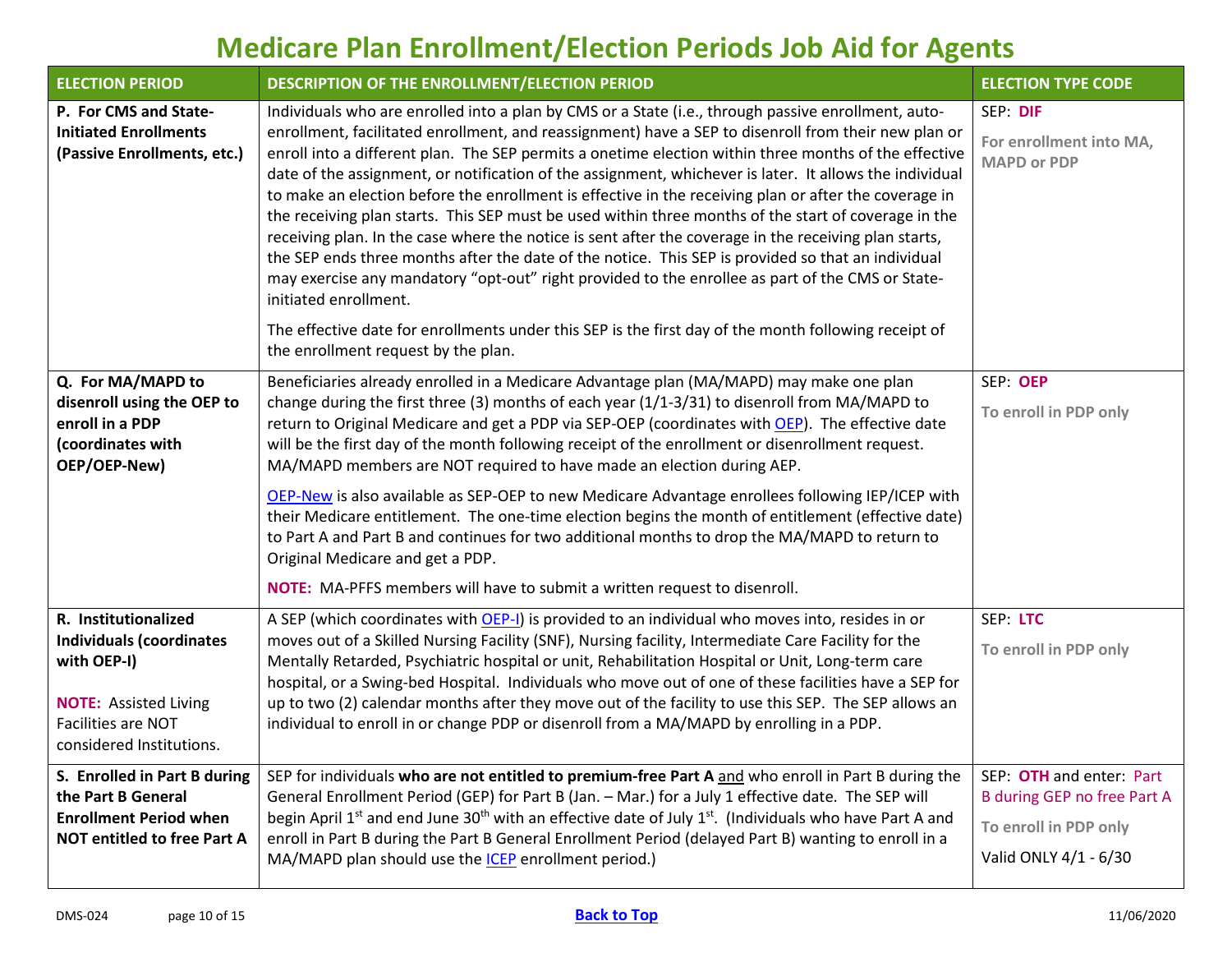<span id="page-10-3"></span><span id="page-10-2"></span><span id="page-10-1"></span><span id="page-10-0"></span>

| <b>ELECTION PERIOD</b>                                                                                                                        | DESCRIPTION OF THE ENROLLMENT/ELECTION PERIOD                                                                                                                                                                                                                                                                                                                                                                                                                                                                                                                                                                                                                                                                                                                                                                                                                                                                                                                                                                                                                                                                                                                                                                                                                                                     | <b>ELECTION TYPE CODE</b>                                                                        |
|-----------------------------------------------------------------------------------------------------------------------------------------------|---------------------------------------------------------------------------------------------------------------------------------------------------------------------------------------------------------------------------------------------------------------------------------------------------------------------------------------------------------------------------------------------------------------------------------------------------------------------------------------------------------------------------------------------------------------------------------------------------------------------------------------------------------------------------------------------------------------------------------------------------------------------------------------------------------------------------------------------------------------------------------------------------------------------------------------------------------------------------------------------------------------------------------------------------------------------------------------------------------------------------------------------------------------------------------------------------------------------------------------------------------------------------------------------------|--------------------------------------------------------------------------------------------------|
| T. Non-U.S. Citizens who<br>become Lawfully Present                                                                                           | CMS provides a SEP for non-U.S. citizens who become lawfully present in the United States. The<br>individual may use this SEP to request enrollment in any MA/MAPD/PDP plan for which he or she is<br>eligible. This SEP begins the month the lawful presence starts and continues for two (2) additional<br>calendar months.                                                                                                                                                                                                                                                                                                                                                                                                                                                                                                                                                                                                                                                                                                                                                                                                                                                                                                                                                                     | SEP: LAW<br>To enroll in MA, MAPD or<br><b>PDP</b>                                               |
|                                                                                                                                               | Applicants are NOT required to provide evidence of U.S. citizenship or lawful presence status with<br>the enrollment request and plans are NOT permitted to request/require such information or<br>documentation.                                                                                                                                                                                                                                                                                                                                                                                                                                                                                                                                                                                                                                                                                                                                                                                                                                                                                                                                                                                                                                                                                 |                                                                                                  |
| <b>U. PDP SEP for individuals</b><br>involuntarily disenrolled<br>from a MAPD plan due to<br>loss of Part B                                   | Individuals who are involuntarily disenrolled from a MAPD plan due to loss of Part B (failure to pay<br>part B premium), but who continue to be entitled to Part A have a SEP to enroll in a PDP. This SEP<br>begins when the individual is advised of the loss of Part B continues for two (2) additional calendar<br>months.                                                                                                                                                                                                                                                                                                                                                                                                                                                                                                                                                                                                                                                                                                                                                                                                                                                                                                                                                                    | SEP: OTH and enter:<br>Disenrolled from a MAPD<br>due to loss of Part B<br>To enroll in PDP only |
| V. To Enroll in a plan with<br>a Five (5) Star Rating<br><b>PY2020</b><br>CarePlus contract H1019<br><b>PY2021</b><br>CarePlus contract H1019 | A Medicare beneficiary may enroll in a MA/MAPD/PDP that has an overall Plan Rating of five (5)<br>Stars. The plan effective date must be during the year in which that plan has the 5-Star rating and<br>the enrollee must meet all other plan eligibility requirements. This SEP is a one-time use per<br>contract year. The enrollment effective date is the first of the month following the month in which<br>the plan receives the enrollment request.                                                                                                                                                                                                                                                                                                                                                                                                                                                                                                                                                                                                                                                                                                                                                                                                                                       | SEP: 5ST<br>To enroll in MA or MAPD<br>Use ONLY between<br>$12/8 - 11/30$                        |
| W. Government Entity-<br><b>Declared Disaster or Other</b><br>Emergency                                                                       | A SEP exists for individuals affected by a disaster or other emergency declared by a Federal, state or<br>local government entity who were unable to, and did not make an election during another valid<br>election period. This includes both enrollment and disenrollment elections. Individuals are eligible<br>for this SEP if they:<br>Reside, or resided at the start of the SEP eligibility period, in an area for which a federal,<br>$\bullet$<br>state or local government entity has declared a disaster or other emergency or they do not<br>reside in an affected area but rely on help making healthcare decisions from one or more<br>individuals who reside in an affected area; and<br>Were eligible for another valid election period at the time of the SEP eligibility period; and<br>Did NOT make an election during that other valid election period due to the disaster or<br>$\bullet$<br>other emergency.<br>The SEP starts as of the date the declaration is made, the incident start date or, if different, the start<br>date identified in the declaration, whichever is earlier. The SEP ends 2 full calendar months<br>following the end date identified in the declaration or, if different, the date the end of the incident<br>is announced, whichever is later. | SEP - DST<br>To enroll in MA, MAPD or<br><b>PDP</b>                                              |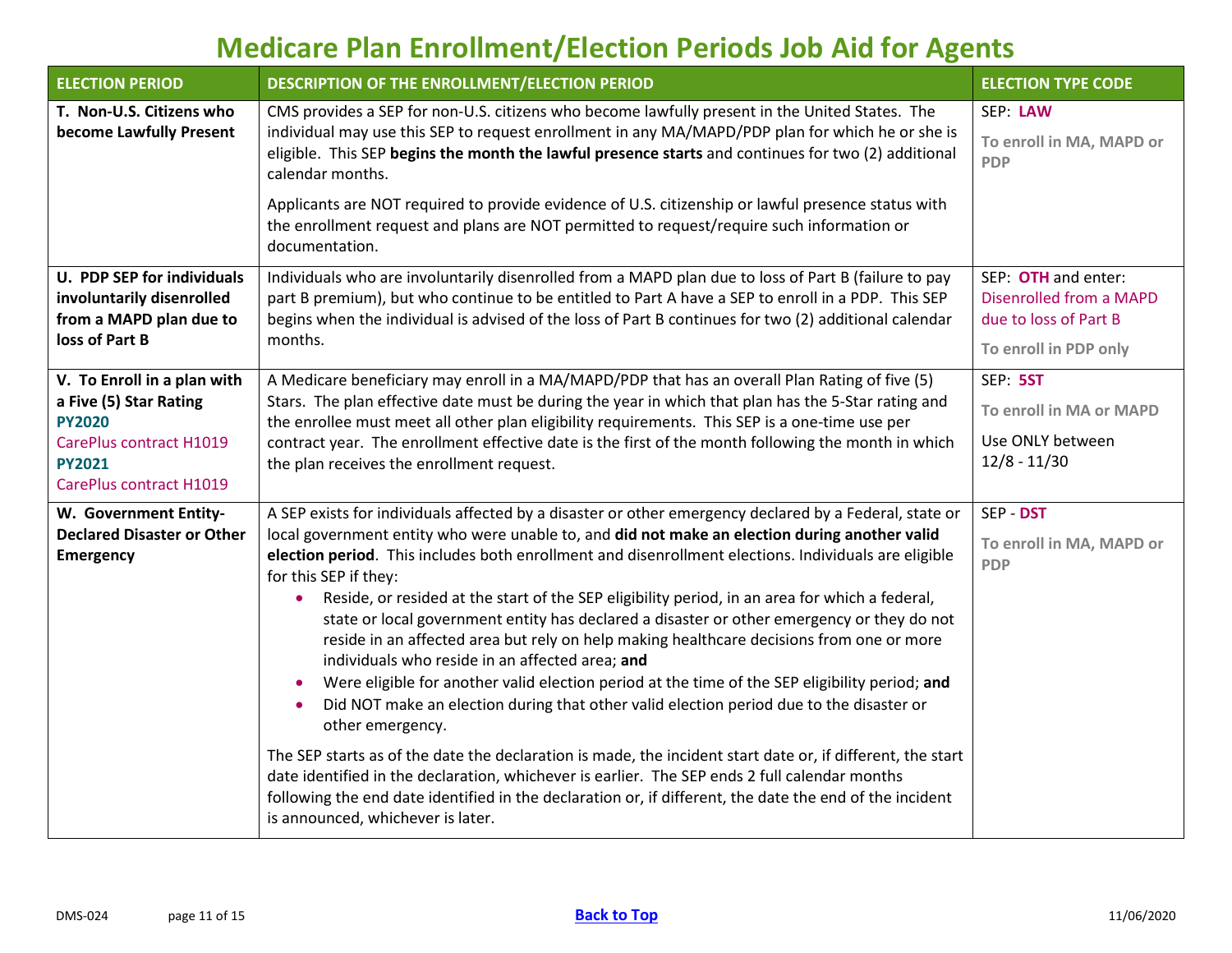<span id="page-11-3"></span><span id="page-11-2"></span><span id="page-11-1"></span><span id="page-11-0"></span>

| <b>ELECTION PERIOD</b>                                                                                                                                                                        | DESCRIPTION OF THE ENROLLMENT/ELECTION PERIOD                                                                                                                                                                                                                                                                                                                                                                                                                                                                                                                                                                                                                                                                                                                            |                                                                                                                                                         |  |  |
|-----------------------------------------------------------------------------------------------------------------------------------------------------------------------------------------------|--------------------------------------------------------------------------------------------------------------------------------------------------------------------------------------------------------------------------------------------------------------------------------------------------------------------------------------------------------------------------------------------------------------------------------------------------------------------------------------------------------------------------------------------------------------------------------------------------------------------------------------------------------------------------------------------------------------------------------------------------------------------------|---------------------------------------------------------------------------------------------------------------------------------------------------------|--|--|
| X. Individuals who<br><b>Requested Materials in</b><br><b>Accessible Formats Equal</b><br><b>Time to Make Enrollment</b><br><b>Decisions</b>                                                  | Organizations are required to provide materials in accessible formats (such as Braille, Data, and<br>Audio files, or other formats). CMS will grant a SEP in situations where the organization or CMS was<br>unable to provide required notices or information in an accessible format, as requested by an<br>individual, within the same timeframe that it was able to provide the same information to<br>individuals who did not request an accessible format.                                                                                                                                                                                                                                                                                                         |                                                                                                                                                         |  |  |
| <b>NOTE:</b> Enrollment and<br>Sales Compliance will be<br>monitoring usage for any<br>signs of misuse.                                                                                       | This limited SEP ensures that beneficiaries who have requested information in accessible formats<br>are not disadvantaged by any additional time necessary to fulfill their request, including missing an<br>election period deadline.                                                                                                                                                                                                                                                                                                                                                                                                                                                                                                                                   |                                                                                                                                                         |  |  |
|                                                                                                                                                                                               | The SEP begins at the end of the election period during which the beneficiary was seeking to make<br>an election. The start and length of the SEP, as well as the effective date, are dependent upon the<br>situation, and are at least as long as the time it took for the information to be provided to the<br>individual in an accessible format.                                                                                                                                                                                                                                                                                                                                                                                                                     |                                                                                                                                                         |  |  |
| Y. Individuals Enrolled in a<br><b>Plan Placed in Receivership</b>                                                                                                                            | A SEP exists for individuals enrolled in a plan offered by a MA organization or PDP sponsor that has<br>been placed into receivership by a state or territorial regulatory authority. The SEP begins the<br>month the receivership is effective and continues until it is no longer in effect or until the enrollee<br>makes an election, whichever occurs first. When instructed by CMS, the plan that has been placed<br>under receivership must notify its enrollees, in the form and manner directed by CMS, of the<br>enrollees' eligibility for this SEP and how to use the SEP.<br>REMINDER: A special communication will be distributed by Sales Compliance and/or your<br>Leadership with the SEP instructions in the event a plan is placed into receivership. | SEP: OTH<br>Follow instructions in the<br>Sales Compliance<br>communication with what<br>to 'Specify'/'Note'.<br>To enroll in MA, MAPD or<br><b>PDP</b> |  |  |
| Z. Individuals Enrolled in a<br><b>Consistently Poor</b><br><b>Performing Plan</b><br><b>NOTE:</b> Enrollment and<br>Sales Compliance will be<br>monitoring usage for any<br>signs of misuse. | This SEP is for individuals who are enrolled in a plan that CMS has identified with the low<br>performing icon on Medicare.gov. These individual may have received a letter from CMS<br>encouraging them to consider another plan since their current plan is a consistently poor<br>performing plan. This SEP exists while the individual is enrolled in the low performing Part D plan.<br>NOTE: Agents must make a concerted effort to validate the plan is identified as a poor performer<br>and include the plan's contract number in the SEP-OTH field with the words Low Rated Plan.                                                                                                                                                                              | SEP: OTH and enter: Poor<br>Performer <plan contract=""><br/>To enroll in MA, MAPD or<br/><b>PDP</b></plan>                                             |  |  |
| AA. Retroactive<br><b>Entitlement</b><br><b>Medicare Entitlement</b><br><b>Determination is Made</b><br>Retroactively                                                                         | NOTE: SEP only for use on paper application; requires inclusion of CMS approval documentation.<br>This SEP is for an individual who has not been provided the opportunity to enroll in a plan during<br>their ICEP/IEP, perhaps due to administrative delays. These individuals will have a SEP to enroll in a<br>plan that begins the month the individual receives the notice of the Medicare entitlement<br>determination and continues for two (2) additional months after the month the notice is provided.<br>Effective date is first of month after application is received by the plan sponsor.                                                                                                                                                                  | CMS pre-approval required<br>SEP: RET<br>To enroll in MA, MAPD or<br><b>PDP</b>                                                                         |  |  |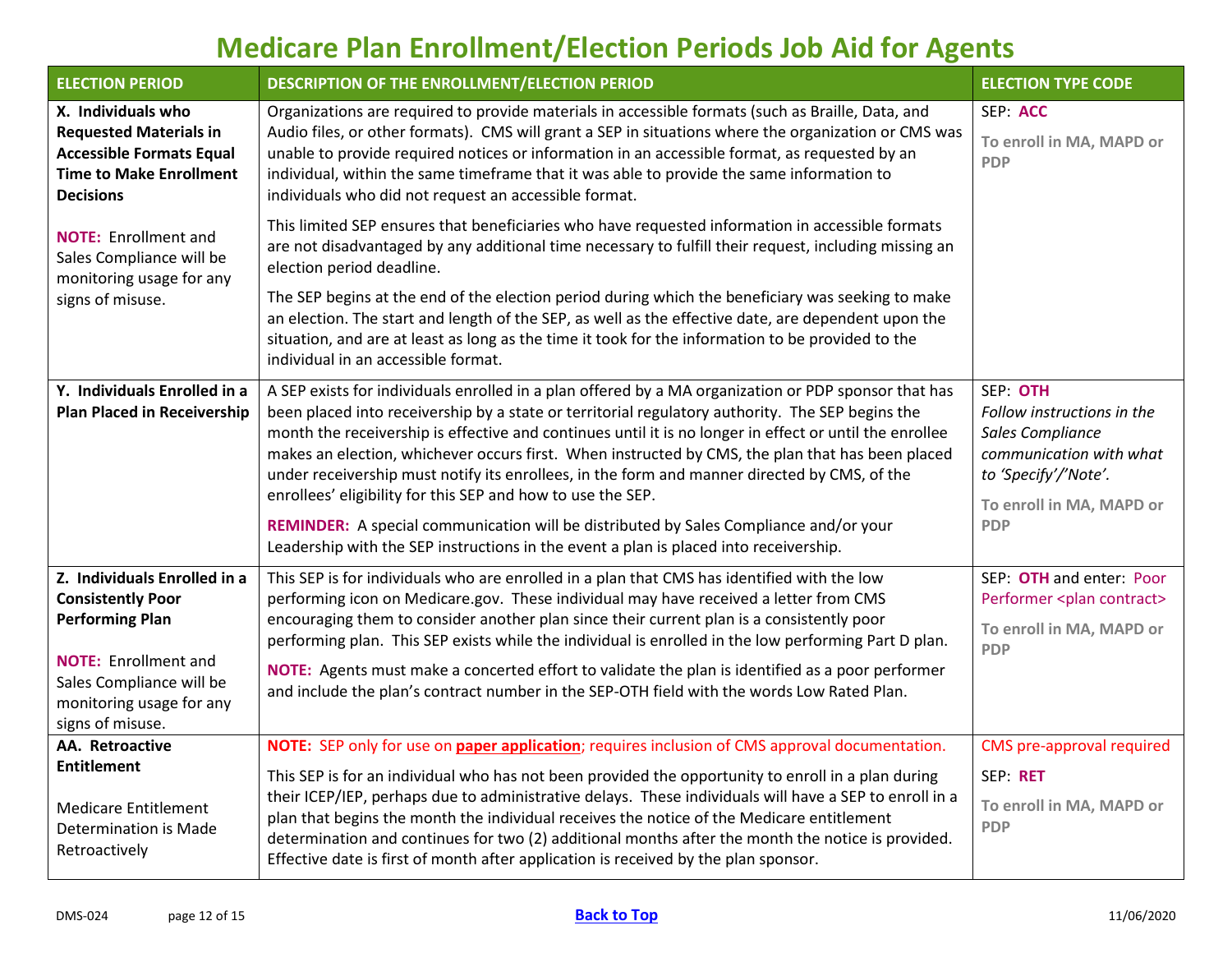<span id="page-12-5"></span><span id="page-12-4"></span><span id="page-12-3"></span><span id="page-12-2"></span><span id="page-12-1"></span><span id="page-12-0"></span>

| <b>ELECTION PERIOD</b>                                 | DESCRIPTION OF THE ENROLLMENT/ELECTION PERIOD                                                                                                                                                                                                                                                                                                                   | <b>ELECTION TYPE CODE</b> |  |  |  |
|--------------------------------------------------------|-----------------------------------------------------------------------------------------------------------------------------------------------------------------------------------------------------------------------------------------------------------------------------------------------------------------------------------------------------------------|---------------------------|--|--|--|
| <b>BB. Contract Violations</b>                         | NOTE: SEP only for use on paper application; requires inclusion of CMS approval documentation.                                                                                                                                                                                                                                                                  | CMS pre-approval required |  |  |  |
|                                                        | SEP is available and begins once CMS determines that a violation has occurred. The length of the                                                                                                                                                                                                                                                                | SEP: VIO                  |  |  |  |
|                                                        | SEP will depend on whether the individual immediately enrolls in a new plan upon disenrollment<br>from the original plan. If no plan is chosen immediately after the SEP is granted, then the individual<br>has 90 days to elect a new plan. CMS may process a retroactive disenrollment in some cases.                                                         |                           |  |  |  |
|                                                        | NOTE: The individual may choose an effective date of enrollment in a new plan beginning any of<br>the three months after the month in which the plan sponsor receives the enrollment request.                                                                                                                                                                   |                           |  |  |  |
| CC. Individuals not                                    | NOTE: SEP only for use on paper application; requires inclusion of CMS approval documentation.                                                                                                                                                                                                                                                                  | CMS pre-approval required |  |  |  |
| adequately informed of<br>loss of creditable coverage  | Individuals who are not adequately informed of a loss of creditable coverage, or that they never had                                                                                                                                                                                                                                                            | SEP: CRE                  |  |  |  |
|                                                        | creditable coverage, have an SEP to enroll in a plan. The SEP permits one enrollment on a case-by-<br>case basis. This SEP begins the month of CMS approval of this SEP and continues for two (2)<br>additional months following this approval.                                                                                                                 | To enroll in MAPD or PDP  |  |  |  |
| DD. Federal employee                                   | NOTE: SEP only for use on paper application; requires inclusion of CMS approval documentation.                                                                                                                                                                                                                                                                  | CMS pre-approval required |  |  |  |
| error causing enrollment<br>or disenrollment in Part D | SEP begins the month the individual receives CMS approval of the SEP and continues for two (2)                                                                                                                                                                                                                                                                  | SEP: ERR                  |  |  |  |
|                                                        | additional months following this approval. SEP allows enrollment/disenrollment from a PDP on a<br>case-by-case basis.                                                                                                                                                                                                                                           | To enroll in MAPD or PDP  |  |  |  |
| <b>EE.</b> Disenroll in connection                     | NOTE: SEP only for use on paper application; requires inclusion of CMS approval documentation.                                                                                                                                                                                                                                                                  | CMS pre-approval required |  |  |  |
| with CMS Sanction                                      | On a case-by-case basis, CMS will establish a SEP if CMS sanctions a plan sponsor and an enrollee                                                                                                                                                                                                                                                               | SEP: SAN                  |  |  |  |
|                                                        | disenrolls in connection with the matter that gave rise to that sanction. The start/length of the SEP,<br>as well as the effective date, is dependent upon the situation.                                                                                                                                                                                       |                           |  |  |  |
| FF. Significant Change in                              | On a case-by-case basis, CMS will establish a SEP if CMS determines a network change to be<br>significant. The SEP will be in effect once CMS makes its determination and enrollees have been<br><b>Provider Network</b><br>notified. The SEP begins the month the individual is notified of the network change and continues<br>for two (2) additional months. |                           |  |  |  |
|                                                        |                                                                                                                                                                                                                                                                                                                                                                 |                           |  |  |  |
|                                                        | NOTE: Agents may NOT set appointments or seminars for this SEP. Plan review may occur by an<br>agent, but the beneficiary must call CMS to change plans.                                                                                                                                                                                                        |                           |  |  |  |
| <b>GG. Other Exceptional</b><br><b>Circumstances</b>   | On a case-by-case basis, CMS will establish a SEP for individuals whom CMS determines have<br>experienced exceptional circumstances related to enrollments into or disenrollments from an MA<br>plan or Part D plan that are not otherwise captured in regulation.                                                                                              |                           |  |  |  |
|                                                        | NOTE: Agents may NOT set appointments or seminars for this SEP. Plan review may occur by an<br>agent, but the beneficiary must call CMS to change plans.                                                                                                                                                                                                        |                           |  |  |  |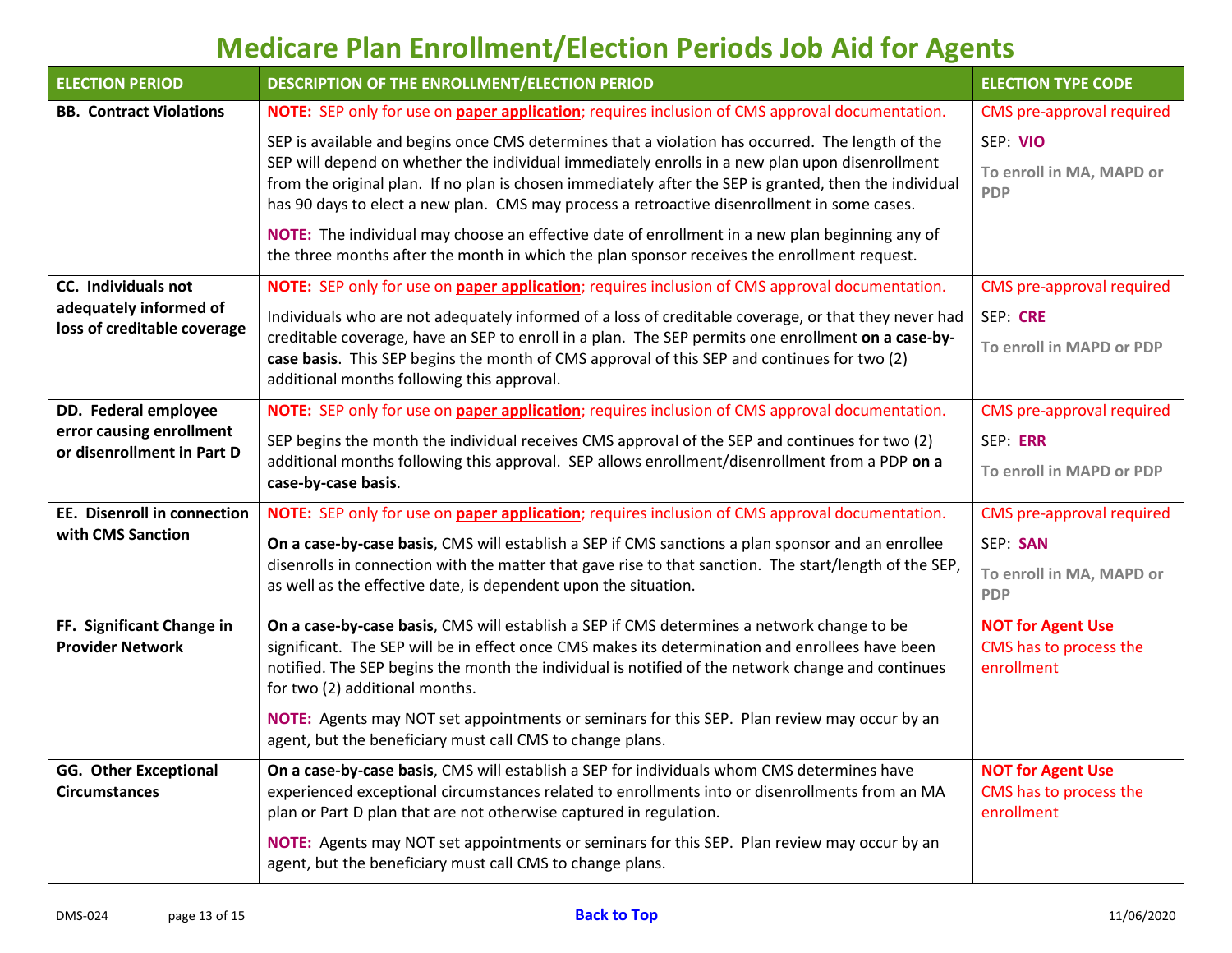**IEP vs ICEP Chart**

<span id="page-13-0"></span>